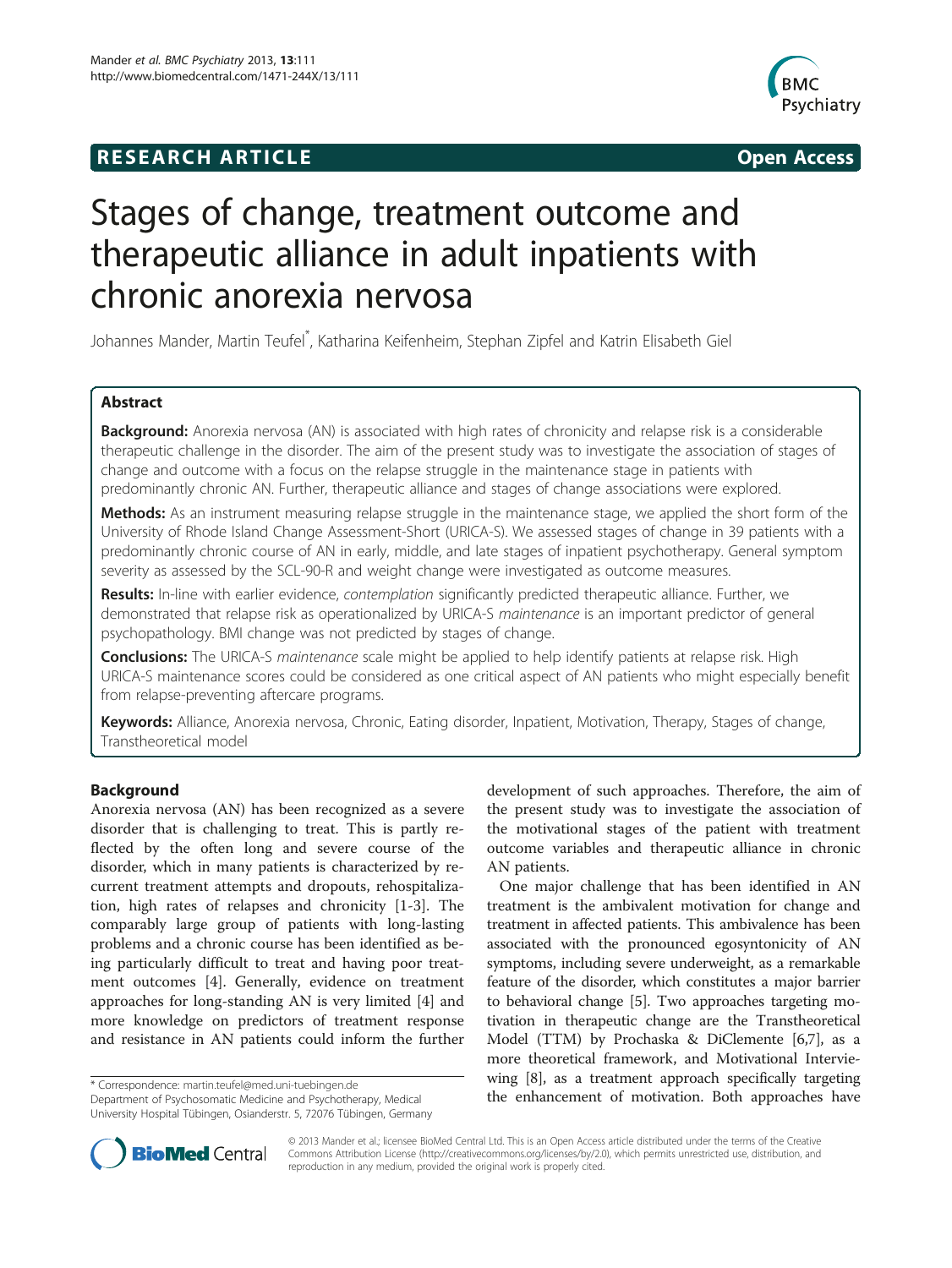recently been adopted in the field of eating disorders, including AN [\[9](#page-6-0)]. The TTM suggests that therapeutic interventions should be adapted to the motivational stage of the patient. It distinguishes four empirically validated stages of change: In the *precontemplation* stage, patients have no intention for a therapeutic change. In the *contemplation* stage, patients ambivalently think about therapeutic change. In the action stage, active work on therapeutic change is central and in the maintenance stage, patients focus on relapse prevention. One central assumption of the TTM is that patients move through the stages of change in a spiral pattern. Hence, relapses are regarded as integral parts in the change cycle [[10](#page-6-0)]. The most widely used dimensional instrument to measure the stages of change is the University of Rhode Island Change Assessment (URICA, [\[11](#page-6-0)]). Recently, a short version with excellent psychometric properties has been constructed [[12](#page-6-0)]. A meta-analysis found robust effect size of  $d = .46$  for the association between URICA stages of change and outcome [[13](#page-6-0)]. The URICA comprises several items that clearly reflect relapse struggle [[12](#page-6-0),[14](#page-6-0)]. Hence, it is an instrument that specifically identifies patients at relapse risk. This is of importance concerning AN research, because, as we have outlined above, high rates of relapses and chronicity are critical elements in AN treatment [[15](#page-6-0)].

In their recent review, Dray & Wade [\[9](#page-6-0)] point out that while there is first evidence that the TTM is applicable to eating disorders and the stages of change are associated with treatment outcome in affected patients, only few studies have been conducted and more research is needed. The investigation of different patient samples (e.g. age groups, patients with a chronic course), a broader focus on different relevant treatment outcomes, and the consideration of the therapeutic alliance have been identified as major research gaps [\[9](#page-6-0)]. To our knowledge, there are currently only three studies published on the predictive value of stage of change on treatment outcome in AN patients [[16](#page-6-0)-[18](#page-6-0)], two of which were conducted in adolescent samples. All of them report on a global score of stages of change as an indicator of motivation to change and identified this global score as a positive predictor of weight gain, improvement of eating disorder pathology, and composite improvement outcome at discharge [\[17,18](#page-6-0)] as well as of weight maintenance after discharge [\[16\]](#page-6-0).

In the present study, we have investigated the predictive value of stages of change in an adult sample of patients receiving inpatient treatment for AN. As outlined above, relapses and chronicity are major concerns in AN treatment. Hence, we investigated adult patients who suffered at least one year from full syndromal AN, and predominantly focused on chronic patients. Complementing earlier evidence and addressing current research gaps outlined by the recent review by Dray & Wade [[9](#page-6-0)], we have focused on different relevant outcomes in AN

treatment, including weight gain, general psychopathology, and therapeutic alliance. In-line with earlier evidence on the role of stages of change in the therapeutic process of inpatient psychotherapy by our work group [[12](#page-6-0)], we hypothesized that lower ratings on precontemplation as well as higher ratings on contemplation and action are associated with a better outcome in adult AN inpatients in terms of weight gain and improvement of general psychopathology. Further, we presumed that higher ratings on the maintenance scale are associated with a more negative outcome, because the maintenance score of the URICA-S reflects the struggle with relapses [[12](#page-6-0)]. Turning to the therapeutic alliance, we hypothesized in-line with earlier evidence [\[19\]](#page-6-0) that contemplation at an earlier stage of therapy is positively associated with the alliance at a later stage of therapy. We further hypothesized that precontemplation and maintenance at earlier stages of therapy would be negatively associated while action would be positively associated with therapeutic alliance at later stages of therapy.

## Method

#### Measures

All patients were medically assessed with the Structured Clinical Interview for DSM-IV, German version (SCID-I, [[20\]](#page-6-0)). The German version of the Symptom-Checklist-90-Revised (SCL-90-R, [\[21](#page-6-0)]) was administered to all patients as a measure of general symptom severity. The German version of the Symptom-Checklist-90-Revised (SCL-90-R, [[21](#page-6-0)]) is a measure of general symptom severity. It consists of eleven subscales, with 90 items on a 5-stepped scale. It showed excellent internal consistencies, with .79  $\le \alpha \le .89$  and good retest-reliabilities, with .69  $\le r \le .92$ , and acceptable construct validity, with scale-outcome correlations between  $.27 \le r \le .81$ .

Further, each patient filled in the German short form of the URICA (URICA-S [[12](#page-6-0)]). The original long form of the URICA consists of 32 items with 8 items for each of the 4 subscales precontemplation, contemplation, action, and maintenance. The URICA-S consists of 16 items rated on a scale from 0 (very untrue) to 4 (very true) and measures four stages of change (precontemplation, contemplation, action, maintenance) with 4 items per subscale. In a sample of 253 patients, Mander et al. (12) demonstrated an excellent factor structure with factor loadings of .52  $\le \lambda \le .87$ . Confirmatory factor analyses supported the exploratory model. The instrument revealed acceptable to excellent internal consistencies, with .61  $\le \alpha \le$  .84. The measure demonstrated high correlations to the subscales of the original long form of the URICA, with .83  $\le r \le .96$ . Referring to the criterionrelated validity, outcome was significantly predicted by the contemplation, action, and maintenance subscales as well as by the *committed action* global score. As the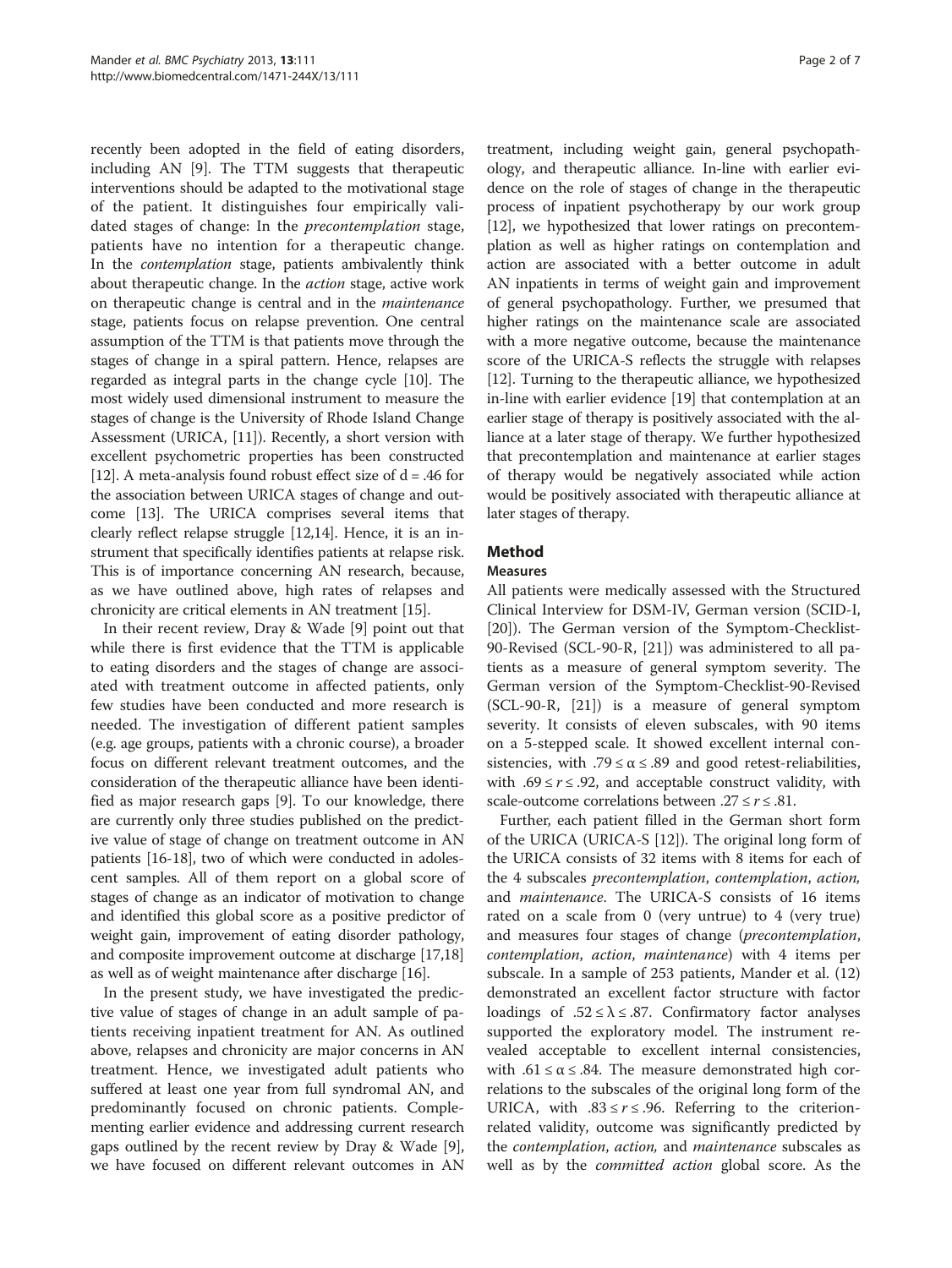maintenance score URICA-S refers to the struggle with relapses, it might be especially important to identify patients at risk for further chronicity. Therefore, more negative values in maintenance reflect more problems with relapses.

Each patient completed the Scale for the Multiperspective Assessment of General Change Mechanisms in Psychotherapy (SACiP) [[22](#page-6-0)]. It is a measure with the six dimensions resource activation, problem actuation, mastery, clarification of meaning, emotional bond, with three items each and agreement on collaboration, which comprises the aspects tasks and goals, with six items. The two dimensions emotional bond and agreement on collaboration refer to Bordin´s [\[23](#page-6-0)] concept of the therapeutic alliance. The SACiP consists of 21 items, which are rated on a 5-stepped scale ranging from 0 (not correct at all) to 4 (fully correct) with correspondingly formulated items from patient and therapist perspective. The measure demonstrated an excellent factor structure with factor loadings of  $.51 \le \lambda \le .85$ . Confirmatory factor analyses supported the exploratory model. The instrument revealed good to excellent internal consistencies, with  $.71 \le \alpha \le .90$ . Referring to the criterion-related validity, outcome was significantly predicted by all change mechanisms except for problem actuation.

## Treatment and study design

Specific inclusion criteria were a SCID-I primary diagnosis of full-syndrome AN. General exclusion criteria were as follows: (1) Duration of disorder of less than one year, (2) an age below 18 or above 59 years, (3) insufficient German language skills, (4) psychotic or substancerelated disorders. All patients completed an inpatient treatment at the Department of Psychosomatic Medicine and Psychotherapy of Tübingen University, Germany. The treatment consisted of individual therapy, group therapy, art therapy, and music therapy two times a week. Psychotherapy comprised a cognitive-behavioral therapy with supplementary interpersonal psychotherapeutic elements. Eight (7 female) psychotherapists with at least one year of experience conducted therapy. Individual therapy was conducted two times a week. Duration of inpatient treatment comprised a minimum of 16 and a maximum of 84 days, with a mean of 48.8 (SD 16.4). Median of treatment was 48.5 days. Patients below the median had a mean treatment duration of 33.9 (SD 8.6) days and patients above the median had a mean treatment duration of 60.7 (SD 9.7) days. Patients were assessed at baseline  $(t_1)$ , after the 7th session  $(t_2)$  and after the last session  $(t_3)$ , respectively. The patients with a shorter treatment duration than 30 days were assessed only at 2 measuring times. The initial SCID-I assessment was conducted by three PhD-students who completed a university-based training. A university-affiliated expert regularly supervised them.

The local ethics committee of the medical faculty of the university of Tübingen approved the study protocol (project number 29/2009B02) in accordance with the Helsinki Declaration. All participants provided written informed consent prior to study participation.

#### Statistical analyses

To identify empirical associations between stages of change and outcome as well as therapeutic alliance, we first of all calculated a set of correlational analyses. Further, concerning general psychopathology, we calculated three hierarchical regression analyses where we blockwise entered the four URICA-S subscale scores as well as the autoregressor (SCL-90 global severity index at  $t_1$ ), one for each measuring time. As the dependent variable, we always used the SCL-90 global severity index at  $t_3$ . In the first block, we entered the autoregressor of the SCL-90. In the second block, we always entered the maintenance score because it demonstrated the highest association to therapy outcome in the correlational analysis. The order in which the other subscales were entered in the following blocks depended on the strengths of their correlations with therapy outcome. In a similar way, we implemented predictive models for BMI at  $t_3$ and therapeutic alliance at  $t_3$  as the dependent variables.

## Results

## Clinical and socio-demographic sample description

Thirty-nine inpatients treated for AN participated in the study. Complete data sets were available for 35 patients and for 28 at the end of treatment. The demographic data did not significantly differ between the full sample and the sample at the end of treatment. A total of 97.1% of patients were female. On average, patients were 27.7 (SD 10.63) years of age; 23.1% were married, 41.0% lived with parents, 35.9% had an A-level degree, 38.5% had a formal professional qualification, 20.5% were employed, 35.9% were still in job training and 20.4% were unemployed. The percentage of patients with a diagnosis of a major depression as comorbidity was 56.4%. Average BMI at therapy entrance was  $14.94 \text{ kg/m}^2$  (SD 1.96), with a minimum of 11.50 and a maximum of 17.40. Average BMI at end of therapy was 16.19 (SD 2.04) with a minimum of 12.00 and a maximum of 20.16. Mean duration of full syndromal AN was 8.6 years (SD 8.84), with a minimum of 1 and a maximum of 27 years and a median of 3.0 years. The percentage of those having a 1 to 3 year duration of the disorder was 45.7%, while 22.9% had a duration of the disorder between 3 and 6 years and 31.4% had a duration of the disorder of more than 6 years.

## Stages of change association to treatment outcome

Correlational analyses revealed that the association of maintenance with the SCL-90 was highly significant,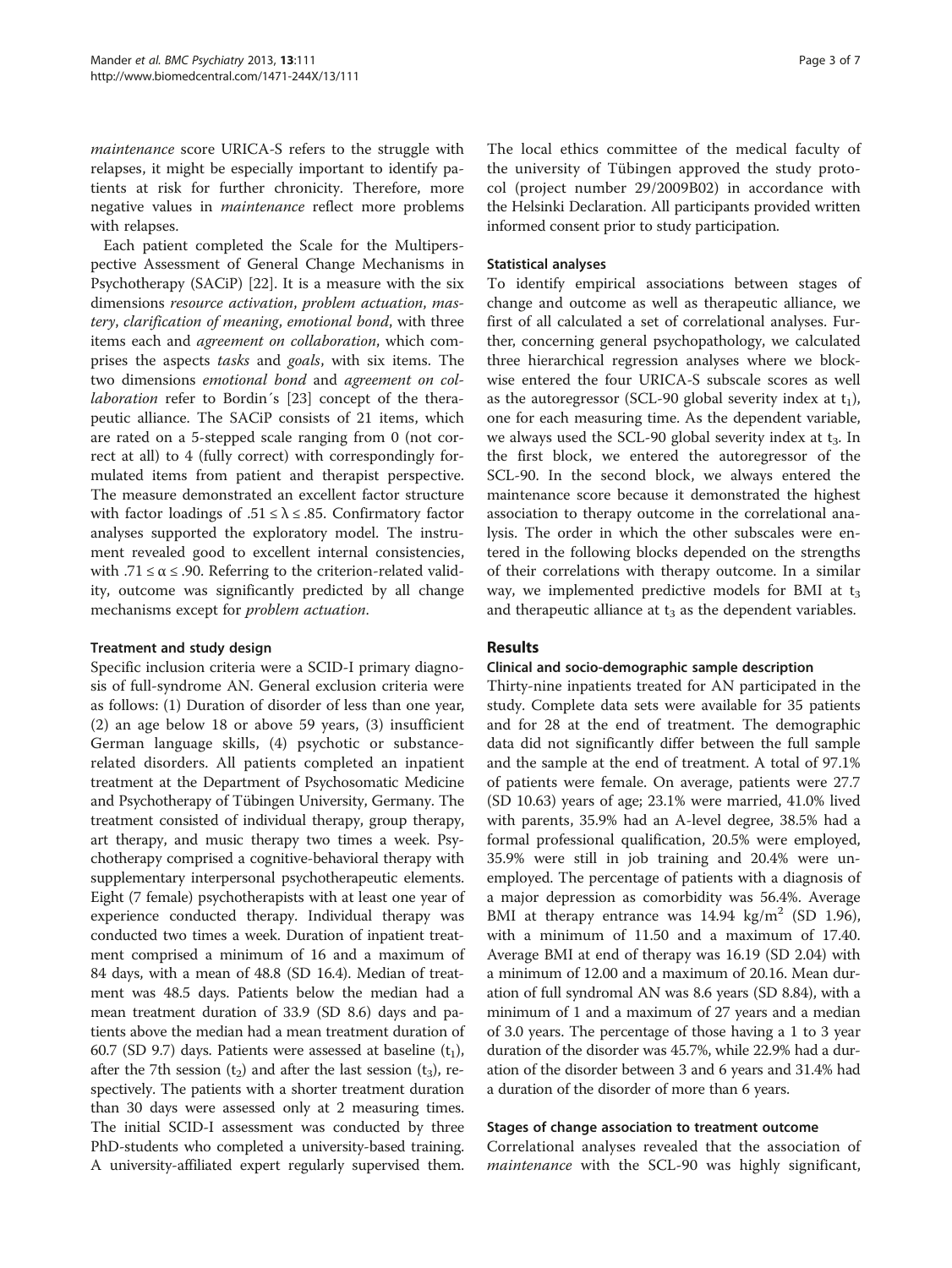but there was no correlation of maintenance with the BMI. Precontemplation was neither associated with the SCL-90 nor with the BMI. Association of contemplation at  $t_2$  with the SCL-90 was tentatively positive and with the BMI at  $t_3$  was significantly positive. Association of *action* at  $t_2$  and  $t_3$  was tentatively negative with the SCL-90 and positive with the BMI. Concerning stages of change and therapeutic alliance associations, correlational analyses revealed, as predicted, that association of precontemplation at  $t_1$  was significantly negative and *contemplation* at  $t_1$  was significantly positive with emotional bond and agreement on collaboration. For action and maintenance, no significant effects were observable. Correlational coefficients are depicted in Table 1.

## Stages of change as predictors of treatment outcome and therapeutic alliance

For all three measuring times, only the maintenance scale proved to be a significant predictor of outcome. The maintenance score was a significant predictor of outcome at  $t_1$ ,  $R^2 = .60$ ,  $p < .001$ ; at  $t_2$ ,  $R^2 = .62$ ,  $p < .001$ ; and  $t_3$ ,  $R^2 = .53$ ,  $p < .001$ . None of the other stages of change proved to be a significant predictor in any regression model. We found no significant predictive effect on BMI for any of the stages of change. Concerning

Table 1 Correlations of the URICA subscales at all three measuring times with SCL, BMI, and therapeutic alliance at the end of therapy

|                | Precontemplation | Contemplation              | Action | Maintenance |
|----------------|------------------|----------------------------|--------|-------------|
|                |                  | SCL-90                     |        |             |
| $t_1$          | .09              | .08                        | $-.05$ | $.51***$    |
| t <sub>2</sub> | $-.11$           | .34                        | $-.37$ | $.56***$    |
| $t_3$          | .16              | $-.03$                     | $-.31$ | $.55***$    |
|                |                  | <b>BMI</b>                 |        |             |
| $t_1$          | $-.02$           | .01                        | .17    | $-.22$      |
| t <sub>2</sub> | $-.13$           | .39                        | .19    | .28         |
| $t_3$          | .07              | .24                        | .33    | $-.28$      |
|                |                  | BMI change $t_1 - t_3$     |        |             |
| $t_1$          | $-07$            | $-07$                      | $-.08$ | .02         |
| t <sub>2</sub> | $.40*$           | $-.12$                     | .04    | .06         |
| $t_3$          | .15              | $-.07$                     | $-.14$ | $-.18$      |
|                |                  | Emotional bond             |        |             |
| $t_1$          | $-.51*$          | $.51*$                     | .08    | .02         |
| t <sub>2</sub> | .21              | .19                        | .03    | .23         |
| $t_3$          | .32              | .10                        | .08    | .14         |
|                |                  | Agreement on collaboration |        |             |
| $t_1$          | $-.50*$          | $.46*$                     | .29    | .19         |
| t <sub>2</sub> | $-.38$           | .24                        | .11    | .23         |
| $t_3$          | $-03$            | .30                        | $-01$  | .14         |

 $t_1/t_2/t_3 =$  at baseline/7<sup>th</sup>/last therapy session;  $\bar{p} = p < .05$ ;  $\bar{p} = p < .01$ ;  $\bar{p} = p < .001$ .

predictive effects on therapeutic alliance, the contemplation score significantly predicted emotional bond,  $R^2 = .45$ ,  $p < .01$ ; as well as agreement on collaboration,  $R^2 = .40$ ,  $p < .01$ . None of the other stages of change proved to be a significant predictor in any regression model. For parsimonious reasons, we report only the significant regression models concerning therapeutic outcome in Table [2](#page-4-0) and concerning therapeutic alliance in Table [3.](#page-4-0)

## **Discussion**

The aim of the present study was to investigate the association of stages of change according to the TTM [\[6,7](#page-6-0)] with different treatment outcome variables in a sample of predominantly chronic full syndromal AN patients. Addressing current research gaps outlined by a recent review [[9\]](#page-6-0), we investigated the predictive value of stages of change for weight gain as assessed by changes in BMI, general psychopathology as assessed by the SCL-90, and therapeutic alliance as assessed by the SACiP [\[22\]](#page-6-0). As we investigated a mainly chronic sample and because high relapse rates are known to be one of the core problems of AN treatment, we applied the URICA-S as a measure of stages of change because its *maintenance* scale reflects relapse threat [[12,14](#page-6-0)]. (See [Appendix](#page-5-0) for detailed wording of the items of the maintenance scale).

To our knowledge, our study is the first analyzing outcome profiles in AN patients for discrete stages of change. The few earlier studies available predicted outcome by applying a global score [[16-18\]](#page-6-0). We were especially interested in therapy processes in patients treated for chronic AN, and our sample therefore shows a high average duration of illness of about 9 years.

We identified significant predictive effects of the *main*tenance scale on general psychopathology for all three measuring times. The higher the *maintenance* score, that is, the higher the struggle of patients with relapses, the higher general psychopathology in the SCL-90. No other stages-of-change scales resulted in additional predictive effects on therapeutic outcome in the regression models. Hence, the *maintenance* score of the URICA-S as an indicator of relapse threat obviously is especially important to identify AN patients who improve during inpatient treatment and those who suffer from repeated drawbacks. In many patients, the course of AN is characterized by recurrent relapses, and the first time after hospital discharge seems to be a specifically vulnerable phase [\[15,24\]](#page-6-0). It might therefore be speculated that those patients who score lower on maintenance, that is, who struggle less with relapses, have taken a perspective on their disorder that understands recovery as a process incorporating relapses, and have developed strategies to cope with drawbacks and both could facilitate the success of inpatient treatment. This, in turn, would first underline the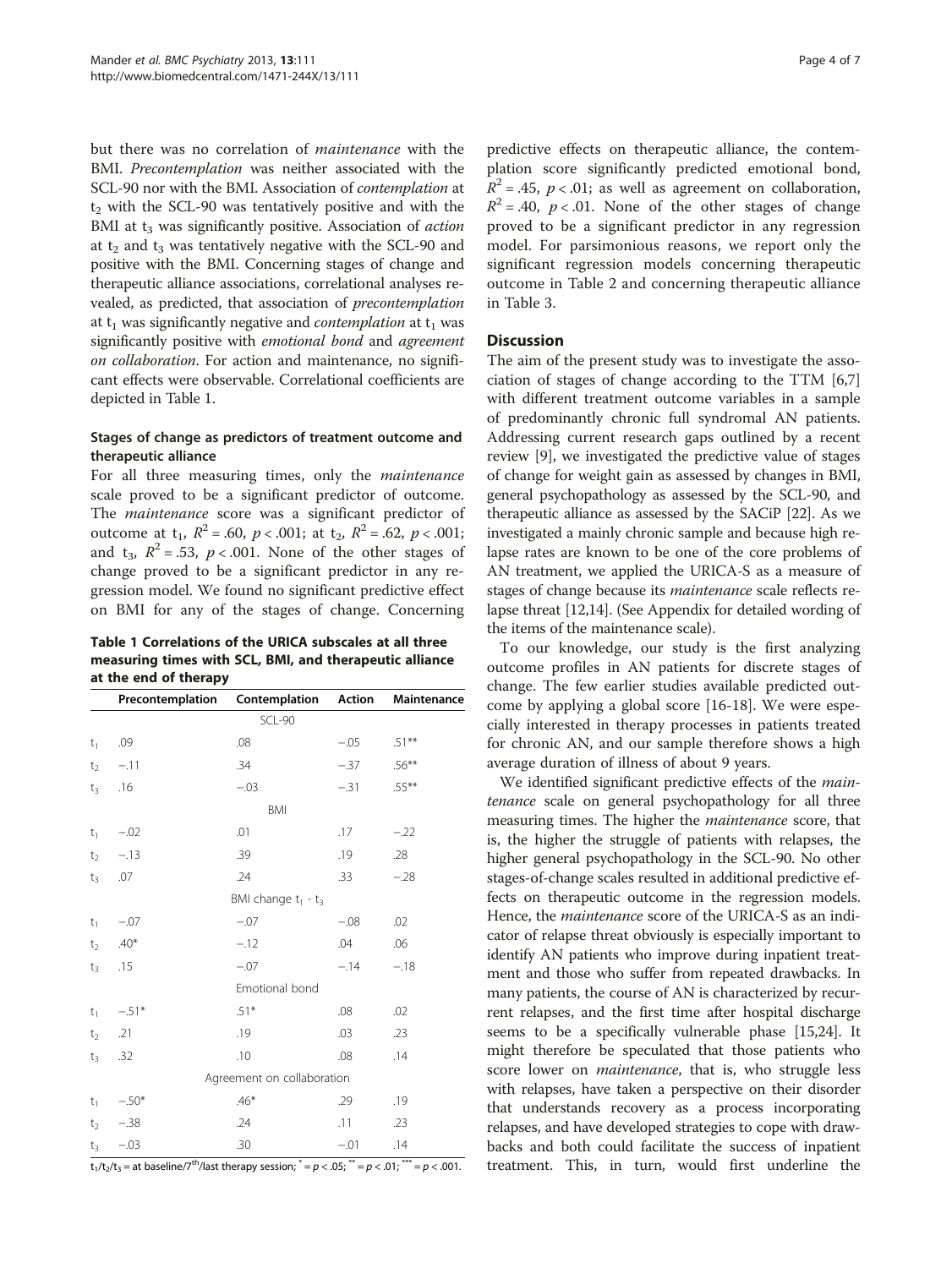|                                     |        | SE B |     |        |        | 95% CI      |                    |       |
|-------------------------------------|--------|------|-----|--------|--------|-------------|--------------------|-------|
|                                     | B      |      | β   | t      | p      | Lower bound | <b>Upper bound</b> | $R^2$ |
| Model 1: Maintenance t <sub>1</sub> |        |      |     |        |        |             |                    | .60   |
| Constant                            | $-.14$ | .20  |     | $-.70$ | .490   | $-.55$      | .27                |       |
| SCL-90 baseline                     | .67    | .15  | .61 | 4.38   | < .001 | .35         | .98                |       |
| Maintenance $t_1$                   | .17    | .07  | .34 | 2.43   | .023   | .03         | .31                |       |
| Model 2: Maintenance t <sub>2</sub> |        |      |     |        |        |             | .62                |       |
| Constant                            | $-.19$ | .21  |     | $-.90$ | .38    | $-.64$      | .25                |       |
| SCL-90 baseline                     | .65    | .16  | .58 | 4.03   | .001   | .31         | .98                |       |
| Maintenance $t_2$                   | .20    | .08  | .38 | 2.59   | .017   | .04         | .36                |       |
| Model 3: Maintenance t <sub>3</sub> |        |      |     |        |        |             |                    | .53   |
| Constant                            | $-.08$ | .26  |     | $-.31$ | .760   | $-.62$      | .46                |       |
| SCL-90 baseline                     | .58    | .20  | .52 | .29    | .010   | .16         | 1.0                |       |
| Maintenance t <sub>3</sub>          | .16    | .09  | .34 | 1.9    | .08    | $-.20$      | .35                |       |

<span id="page-4-0"></span>Table 2 Significant linear regression coefficients of stages of change predicting SCL-90 symptomatology at the end of therapy (N=26)

 $t_1/t_3$  = at baseline/end of therapy. Model 1 / Model 2 / Model 3 = significant stages of change predictors at baseline/7<sup>th</sup>/last therapy session for SCL-90 at the end of therapy.

importance of integrating elements of relapse prevention into inpatient treatment programs for AN patients as, e.g. education and skills training related to drawbacks and relapses, and would second underline the importance of relapse prevention interventions following inpatient treatment. Both approaches might improve the course of the disorder, particularly in patients with long-standing problems, as Long, Fitzgerald and Hollin [\[25](#page-6-0)] recently reported in a prospective follow-up study that those chronic AN patients had a better outcome who received continuity of care, that is, who had outpatient treatment immediately following inpatient care. The URICA maintenance scale might be applied as one aspect of a relapse identification tool, which could be used to identify subgroups of AN patients who might especially benefit from such relapseaddressing aftercare programs [[9,26](#page-6-0)].

In our study, stages of change surprisingly had no predictive effect on BMI. This is in contrast to an earlier study where Castro-Fornieles et al. [\[16\]](#page-6-0) identified stages of change as a highly significant predictor of BMI at discharge. Possibly, this may be attributed to the different measures applied to define stages of change and different samples under investigation. While we are reporting data of adult patients with long-lasting full syndromal AN, Castro-Fornieles et al. [[16](#page-6-0)] investigated an adolescent sample. According to state-of-the- art practice in adolescent therapy, patients were treated to normalweight status. Further, as we investigated patients who mostly suffered for many years from AN symptoms, smaller weight change has to be expected than in adolescent patients whose eating disorder just emerged. Hence, the pre-post change in BMI was much larger in this

|                                              |     |                 |     |      |      | 95% CI      |             |                |
|----------------------------------------------|-----|-----------------|-----|------|------|-------------|-------------|----------------|
|                                              | В   | SE <sub>B</sub> | β   | t    | p    | Lower bound | Upper bound | R <sup>2</sup> |
| Model 1: Emotional bond at $t_3$             |     |                 |     |      |      |             |             | .45            |
| Constant                                     | .71 | .62             |     | 1.13 | .272 | $-.60$      | 2.81        |                |
| Emotional bond $t_1$                         | .40 | .16             | .44 | 2.54 | .020 | .07         | .73         |                |
| Contemplation $t_1$                          | .41 | .17             | .42 | 2.44 | .025 | .06         | .76         |                |
| Model 2: Agreement on collaboration at $t_3$ |     |                 |     |      |      |             |             | .40            |
| Constant                                     | .35 | $-67$           |     | .52  | .61  | $-1.05$     | 1.75        |                |
| Agreement on Collaboration t <sub>1</sub>    | .47 | .19             | .44 | 2.42 | .026 | .06         | .87         |                |
| Contemplation $t_1$                          | .41 | .19             | .38 | 2.12 | .047 | .01         | .81         |                |

Table 3 Significant linear regression coefficients of stages of change at therapy entrance predicting therapeutic alliance at the end of therapy (N=22)

 $t_1$  = at baseline. Model 1 = stages of change at baseline significantly predicting emotional bond at the end of therapy. Model 2 = stages of change at baseline significantly predicting agreement on collaboration at the end of therapy.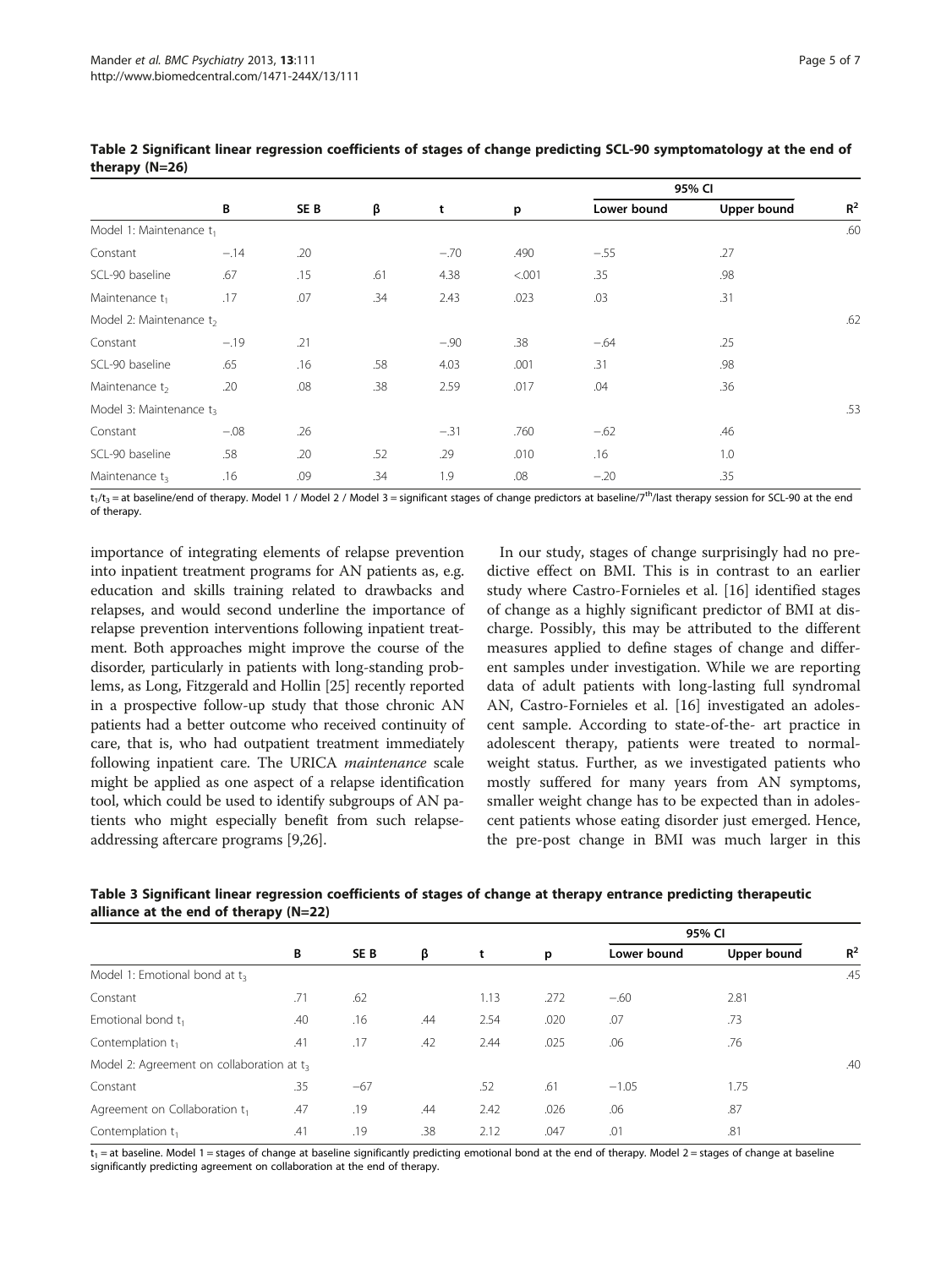<span id="page-5-0"></span>adolescent sample (15.5 to 18.4) than in our predominantly chronic adult sample (14.9 to 16.2), which received on average much shorter inpatient treatment. Hence, more potential variance remains to be explained in weight gain in the study by Castro-Fornieles et al., which probably is responsible for the better predictive value of stages of change on BMI. However, it is generally difficult to evaluate our finding on weight gain as evidence on stages of change in adult samples is scarce [[9\]](#page-6-0). Further research is needed to investigate the predictive value of stages of change on weight gain as a pivotal aim and outcome of AN treatment.

Turning to the predictive effect of stages of change at therapy entrance on therapeutic alliance on discharge, we identified significant predictive effects of the contemplation scale on both emotional bond and agreement on collaboration at discharge. This is in line with earlier evidence [[19](#page-6-0)], where contemplation at baseline predicted positive therapeutic alliance at session one and session three in a sample of sixty patients with mixed psychiatric diagnoses. Although precontemplation at therapy entrance did correlate significantly and negatively with emotional bond and agreement on collaboration at discharge, it was not a significant predictor in the regression analyses when controlled for the autoregressor. AN patients often value many aspects of their disorder [\[5](#page-6-0)] and therefore are at least in parts or periodically characterized by precontemplation with regard to therapeutic change. This constitutes a major difficulty in AN treatment and assigns therapists with the motivational task to challenge precontemplation and try to induce contemplation in patients. Techniques of Motivational Interviewing [[8\]](#page-6-0) have been specifically designed to address this aspect and to reach patients in between precontemplation and contemplation. Our data shows that contemplation is a predictor of a positive therapeutic alliance in the course of inpatient treatment. This might lead to the conclusion that early intervention strategies to induce contemplation in AN inpatients are not only important for therapeutic change, but might also form a basis for a stable therapeutic alliance that even allows for the common cautious exploration of further stages of change in the course of treatment [\[8](#page-6-0)].

Our study implied several limitations as discussed hereafter. First, the URICA is sensitive to identify relapses, but it is not a disorder-specific instrument. Hence, in future studies it might be important to address patients' relapse threats with a disorder-specific measure. The Anorexia Nervosa Stages of Change Questionnaire (ANSOCQ) [[27](#page-6-0)] is an instrument measuring stages of change specifically in AN patients. In contrast to the URICA, where the *maintenance* score reflects relapse struggle, in the ANSOCQ, this score refers to the ability to maintain progress [[12](#page-6-0),[14](#page-6-0)]. Nevertheless, as we have

outlined above, relapse measures are of importance concerning AN research, because high rates of relapses are critical elements in AN treatment [\[15](#page-6-0)]. Therefore, it might be of interest to phrase a new, more differentiated disorder-specific stage-of-change scale, containing a progress maintenance as well as a relapse subscale. Second, our study predominantly included chronic inpatients. Effects of stages of change on outpatients and non-chronic patients might be different. Third, we only applied a measure of general psychopathology as a symptomatic outcome instrument. Future studies should investigate stages of change outcome associations with measures that are more specific to the eating disorder symptoms, which are at the core of AN. Fourth, the duration of inpatient treatment varied across participants. Treatment duration might influence the quality of therapeutic alliance. More specifically, in our sample, patients with longer versus shorter treatment duration expressed slightly higher therapeutic alliance ratings. As sample size in our study was too small to analyze further differences between these two groups, future research should address this aspect in studies with larger sample sizes.

#### Conclusion

To sum up, our study was the first to investigate different motivational profiles on discrete stages of change as well as associations of stages of change and therapeutic alliance in adult inpatients with a long-lasting history of AN. We demonstrated that relapse risk as operationalized by the maintenance scale of the URICA-S is an important predictor of general psychopathology over the course of inpatient treatment in AN patients. In line with earlier evidence, contemplation significantly predicted therapeutic alliance. The URICA-S maintenance scale might be applied as a relapse identification tool. Future research should address this aspect in randomized clinical trials.

#### Appendix

## Items of the URICA-S maintenance scale

It worries me that I might slip back on a problem I have already changed, so I am here to seek help. / I'm not following through with what I had already changed as well as I hoped, and I'm here to prevent a relapse of the problem. / I'm here to prevent myself from having a relapse of my problem. / It is frustrating, but I feel I might be having a recurrence of a problem I thought I had resolved.

#### Competing interests

None of the authors declares financial or non-financial competing interests related to the present study.

#### Authors' contributions

JM, MT and SZ have contributed to conception and design of the study, JM and KK have performed acquisition and analysis of data, JM and KEG